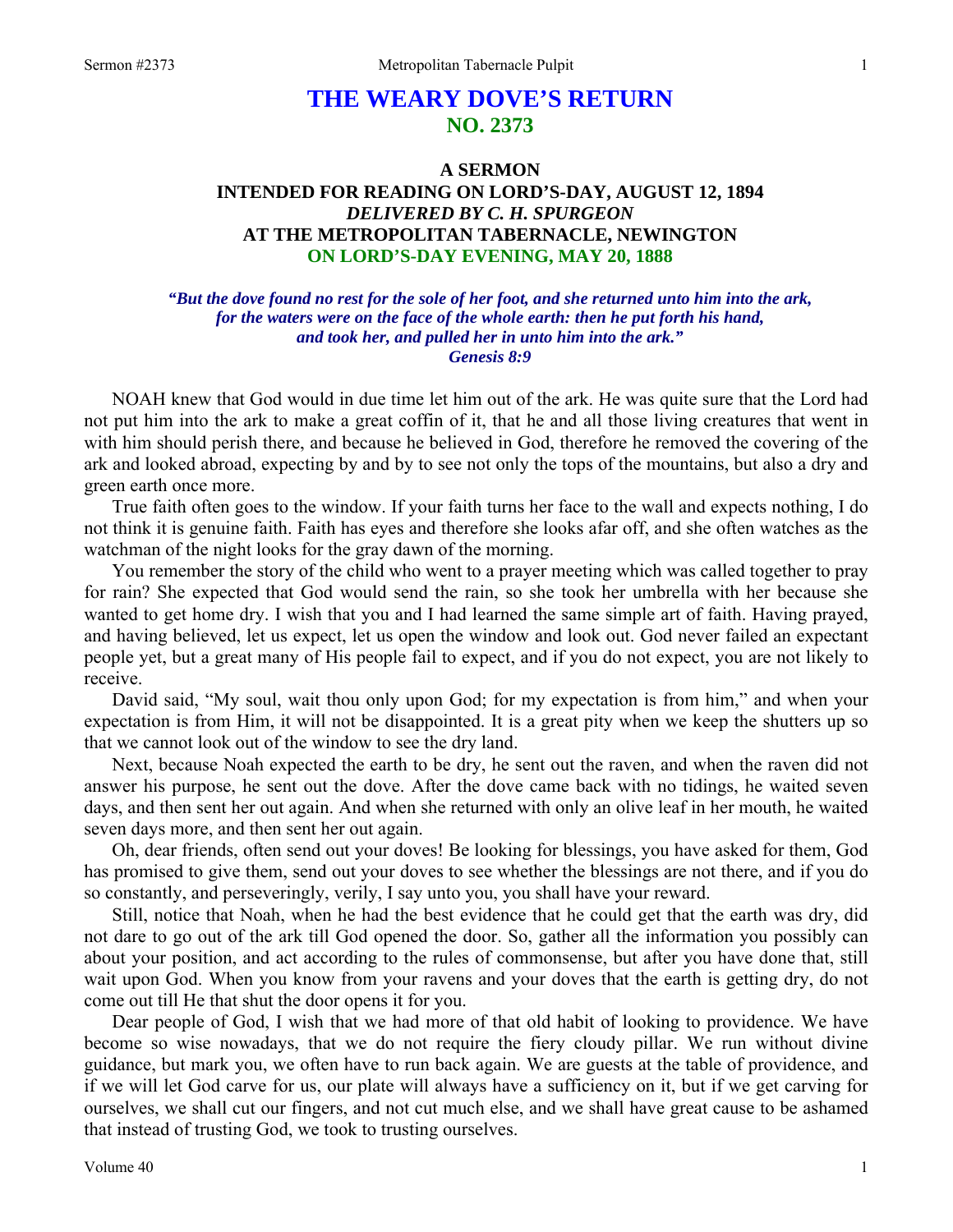Do not trust your raven, do not trust your dove, trust your God, and if you go where He guides you, you will go the right way, even if it should be a rough way, and you will have to say, "Surely, goodness and mercy shall follow me all the days of my life; and I will dwell in the house of the LORD for ever."

Now to come a little closer to the text, and to what we are about to say upon it. I do not know where the raven rested, whether he did, as some suppose, alight on the corpses floating on the flood, which I hardly think is likely, for God was preparing the earth for Noah to come back to it, and He would not leave it strewn with carcasses, as some have imagined.

Whether the raven returned to the ark, but refused to come in, or whether it found a resting place on the slimy boughs of trees, or on the tops of the mountains, which we are told began to be visible, I cannot tell.

This I do know, that wherever the raven rested, the dove could not do so, there was no clean place fit for the dove's clean nature. So it had to return to the ark, and when, weak and weary, it could hardly reach the ark, being heavy with the damp, perhaps mired with the filthy water into which it may have fallen in its weariness, while just able to get as far as the ark, it might have perished in the waters had not Noah perceived his little bird coming to the window. I suppose he was already there looking out for her, and he stretched forth his hand, and caught her, and pulled her in, and she was safe in the ark again.

There are three lessons which I am going to try to teach you from this simple little incident.

**I.** The first is, that THUS GOD RECEIVES HIS SERVANTS.

He receives them unto Himself, just as Noah received this dove into the ark.

Upon this I remark first, that *sometimes God's servants wander.* How I wish that they never did! Oh, that we so loved our Noah that we never left Him, and never went away from Him who is our rest! We are tempted and the flesh is frail. Oh, how sadly have some good men wandered! We speak this to our shame, we make no excuse for ourselves, we have wandered like silly doves, we have left the place of peace and safety and joy, and we have gone abroad, flying we know not where. Perhaps I speak to some such at this time.

Now, *if you are one of Christ's doves, you will never rest till you go back to Him*. Time was when you could have found pleasure in the ways of sin, but you cannot do so now. You may try to find it, but you cannot. When you were a raven, you might have done so, but now that the Holy Spirit has made a dove of you, you are spoilt for the raven's ways.

When a true child of God wanders into sin at any time, and goes back to the old haunts, he thinks to himself, "I used to enjoy myself in this place of amusement, I used to make merry with such and such company, the pipe and the bowl were once like heaven on earth to me, but now," he says, "I do not know how it is, but these things seem so vapid, so empty, there is not the life, there is not the vivacity about them that I knew in my younger days. It seems to be all a more hollow sham now."

Ah, my friend, it is not those things that have altered, it is you that the grace of God has changed! If God means you to live in heaven, you shall never find your heaven in this world. If He has chosen you to be His, and means you to be His, and has put His Spirit within you, you must be always restless till you come back and find rest in Him.

"May I come back?" says one. May you come back? Your Noah is at the window waiting for you. Speed towards Him with both your wings, rest not till He puts forth His hand to you and grasps you, and draws you into Himself. "But will He have me? Will He have me again?" O bird of the weary wing, He is not weary of you! O bird of the wet wing, that has been soiled in the filthy flood, He will not reject you! He washed you once, He will wash you yet again. He waits to be gracious.

Jesus loves to receive backsliders. It is the joy of His heart not only to make a sheep out of a goat, but to find one of His sheep that has gone astray, not only to adopt a stranger into His family, but to restore the prodigal son. That is the meaning of that parable, it is the backslider's parable. Oh, that you would understand it, and know that the infinite mercy of God is as ready to receive a returning backslider as Noah was to receive his wandering dove!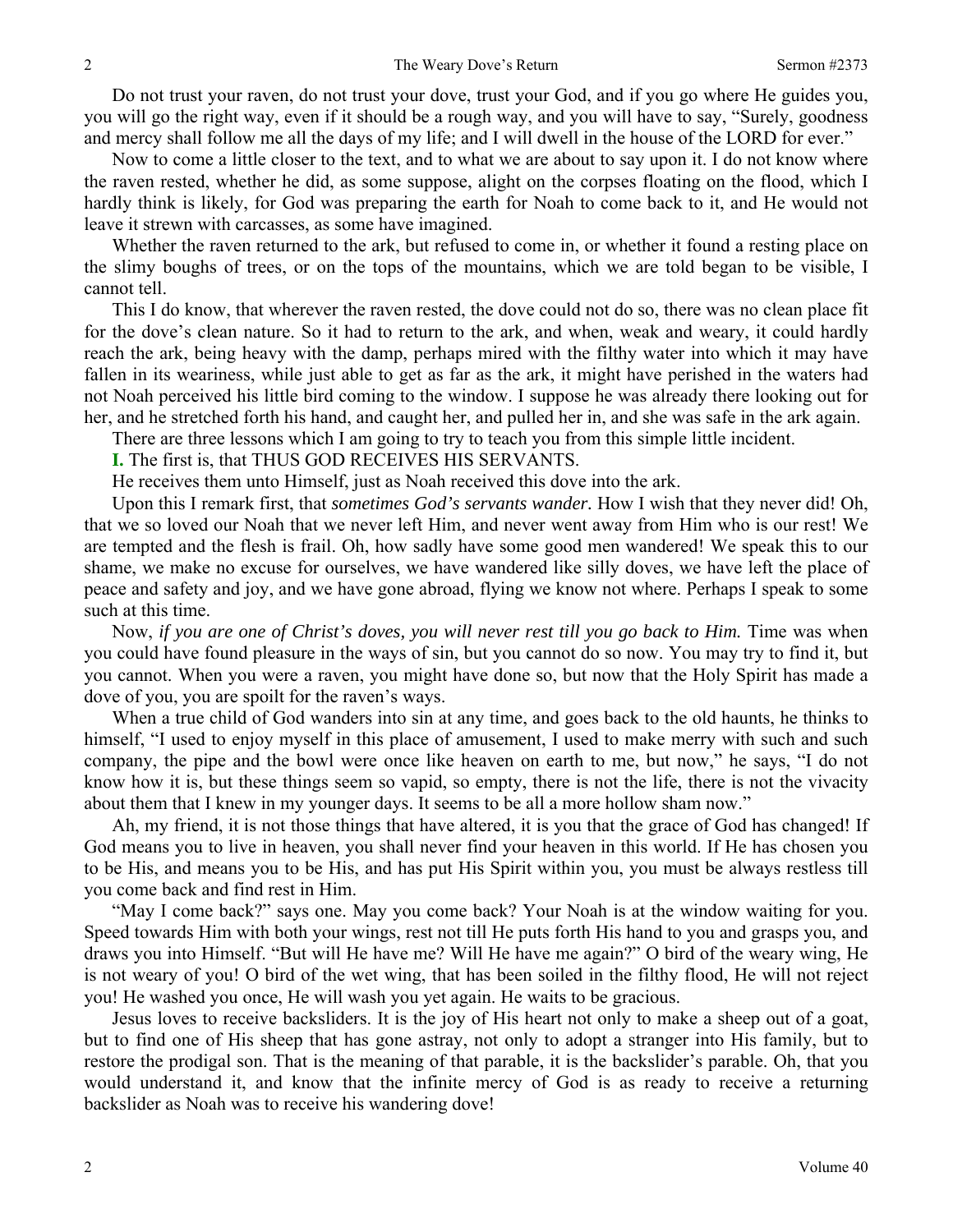Now I will turn to another point. The dove in this narrative was not to blame, for it had not gone astray, but Noah sent it out, and every now and then the Lord Jesus sends a dove of His to go and spy out the world. It is a business upon which we must go if He sends us.

Now, what is our report of the world? Our report is that *there is nothing in the world upon which we can rest the sole of our foot.* The world is said to be progressing, advancing, improving, but we cannot discover it. The same sin, the same filthiness, the same universally abounding unbelief that our fathers complained of, we are obliged to complain of still, and we are weary with the world, weary with the nineteenth century, and all its boasted civilization. There is nothing upon which the sole of our foot can rest.

"What of the church?" asks one. Well, look at the church too, there is nothing to rest on there. There is much for which to be thankful, but there is nothing that can content a spirit that seeks after truth and holiness. I speak what I do know, for with weary wings have I fled across the waters, and with anxious eyes have I scanned the horizon, but there is no place of rest for the sole of my foot. What then? What then? Is the servant of God weary with his flight? See what Noah did to the dove, for this is what the Lord will do to His servant, "he put forth his hand, and took her, and pulled her in unto him into the ark."

O dear child of God, if you cannot rest in the church, you can rest in Christ, if you cannot rest in the world, you can rest in the Lord! "He pulled her in unto him." It is a delicious sensation to get away from all men and all things to Christ Himself. He never seems so sweet as when all else is bitter, He never appears so substantial as when all else melts before you. "He pulled her in unto him." She had done her work, she had taken her flight, she had made her investigation, now she has come back and she is in his bosom. "He pulled her in unto him."

May that be the portion of all my dear friends in Christ who at this time feel heavy about the signs of the times! May the Lord draw you into nearer, dearer, sweeter fellowship with Himself than you have ever enjoyed before, and this will be your best reward!

Again to give another case, *the Lord's servants are sometimes sent forth that they may bring something back with them*. You Sunday school teachers go out on the Sabbath hoping to bring some child back with you. You street preachers (and may your number be multiplied!) are trying to bring something or somebody to Jesus.

Workers of different sorts who are here tonight, you go flying abroad to try to find something for Jesus. It may be that you have not picked up even an olive leaf yet, not one "son of peace" has at present received your benediction. Well, this dove was welcome though she brought nothing back. She came back with nothing in her mouth the first time, but then we read, "Noah put forth his hand, and took her, and pulled her in unto him into the ark."

What though no child is saved as yet? What though no hearer in the street has responded to the invitation of love? What though you have labored in vain, and spent your strength for nothing? Thou art accepted of your God if you have done your best, trusting in the power of the Holy Spirit, and tonight He pulls you in unto Himself.

If you are weary, O Martha, come and sit with Mary! If you are encumbered with the serving, come and be refreshed with the communing. After all, you can perhaps glorify your Lord more by receiving than by giving. You shall find it more blessed to yourself to receive Christ than if you could bring a soul to Him, He can make it to be so if He pleases. At any rate, your hope of going out again, and bringing in an olive leaf by and by, will lie in your coming in now, and getting in unto your Noah, and resting on Him until He sends you out again.

Only one more observation will I make on this first point and it shall be a very brief one. As far as I can see, *this dove was sent out in the morning, and she came back in the evening,* and Noah pulled her in unto him. Brethren, let that be a picture of every day in your lives. When you wake in the morning, perhaps the factory bell is ringing, at any rate, it is time for you to be off to business. You must think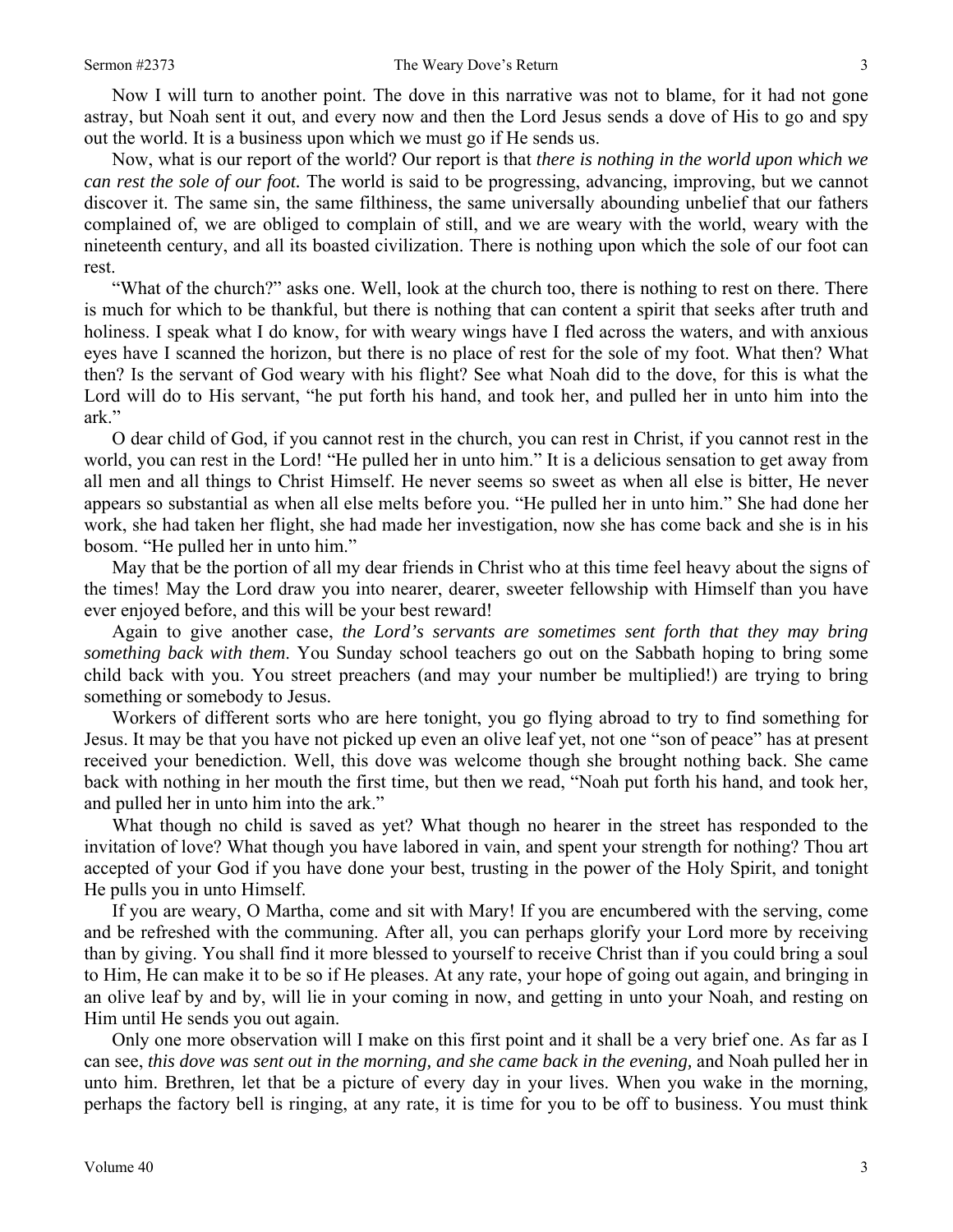about your business, perhaps yours is a work that is mental. You must give your mind to it, so all day long you feel like the dove flying abroad.

Well, take good heed that when the sun goes down, you make your way back home to your Lord. Lock up your heart every morning before you go out, and give Christ the key to keep till you come home, and then when He opens it at night, the sweet perfume that you had in the morning will be there in the evening. It is best if we can keep up our thoughts of Christ all day long, but perhaps we cannot, then let the dove, that flew away in the morning, be sure to fly back at night. It is where you go when the day's toil is done that tells what sort of a man you are.

I think I have before now used the simile of the crows. You cannot tell where the crows live early in the morning, they are out on the land following the plow. Farther on in the day they are inspecting a field of turnips, perhaps just watching to see if they can find a fly or a worm. Where do they live? Wait until the evening when they get together, and then you will see that they make a straight line for those tall trees where their nests are.

Where do your thoughts go at night? Where do they go when your day's toil is done? When you have done with the business of the day, which is like the crows picking up the worms, which way do you go then? That shows where your soul lives, so take care that in the evening you make your way back to your Noah. Oh, how sweetly does Christ come to us in our evening prayer, and put out His hand, and pull us in unto Himself, and we rest once more—

#### *"As in the embraces of our God, Or on our Savior's breast."*

Thus have I spoken to you upon my first division, showing that God receives His servants as Noah received the dove.

**II.** I will now go on to the second part of my subject which is equally practical, and will be useful to another class of people. THIS IS WHAT THE LORD JESUS CHRIST DOES TO SINNERS.

I have spoken first of His servants, now I want to speak of sinners who are seeking His face.

Note then, that *the Lord Jesus Christ does not despise the condition of the sinner who comes to Him.*  I have imagined that this dove might have fouled its wings, certainly it was not the beauty that it was when Noah sent it out in the morning, but he did not therefore refuse to take it into the ark. It was very weary, and ready to drop into the waters, yet Noah did not refuse it, but there he stood, at the open window, to meet it when it came.

And you feel very foul, very unworthy, very unfit, and very unsafe, nevertheless Jesus Christ will not refuse you. Whatever your condition may be, He casts out none who come to Him. Come as you are, come even though you feel that you cannot come, come any way, for He will not reject you.

The first thing that Noah did with this dove was to display his power, "He put forth his hand." I have known *the Lord display His power very remarkably* when poor souls have been coming to Him, putting forth His hand, sometimes in providence doing some extraordinary thing to bring them to decision.

Sometimes He has used a sermon, or a stray word from some gracious soul, or He has put forth the power of His hand in the preaching of His Word. Sometimes He has used a religious book, or a little tract as His agent, it has not mattered what the instrumentality has been, it is the power which God has put forth which has been the means of laying hold upon the coming sinner.

Sometimes there has been no book and no sermon, but the Holy Spirit without any apparent means, has made an impression upon the conscience and upon the heart. There has come over the sinner, when he has begun to seek the Lord, a singular melting power, a feeling of solemnity such as he never had before. He cannot understand it, he seems to be on the borders of a new world, he hears the chimes of bells which he never heard before, ringing out of invisible places, and summoning him to his God.

I know what this experience means and I pray that some of you may know it, that just now at this very moment, our blessed Noah may put forth His hand to you poor fluttering doves. You cannot do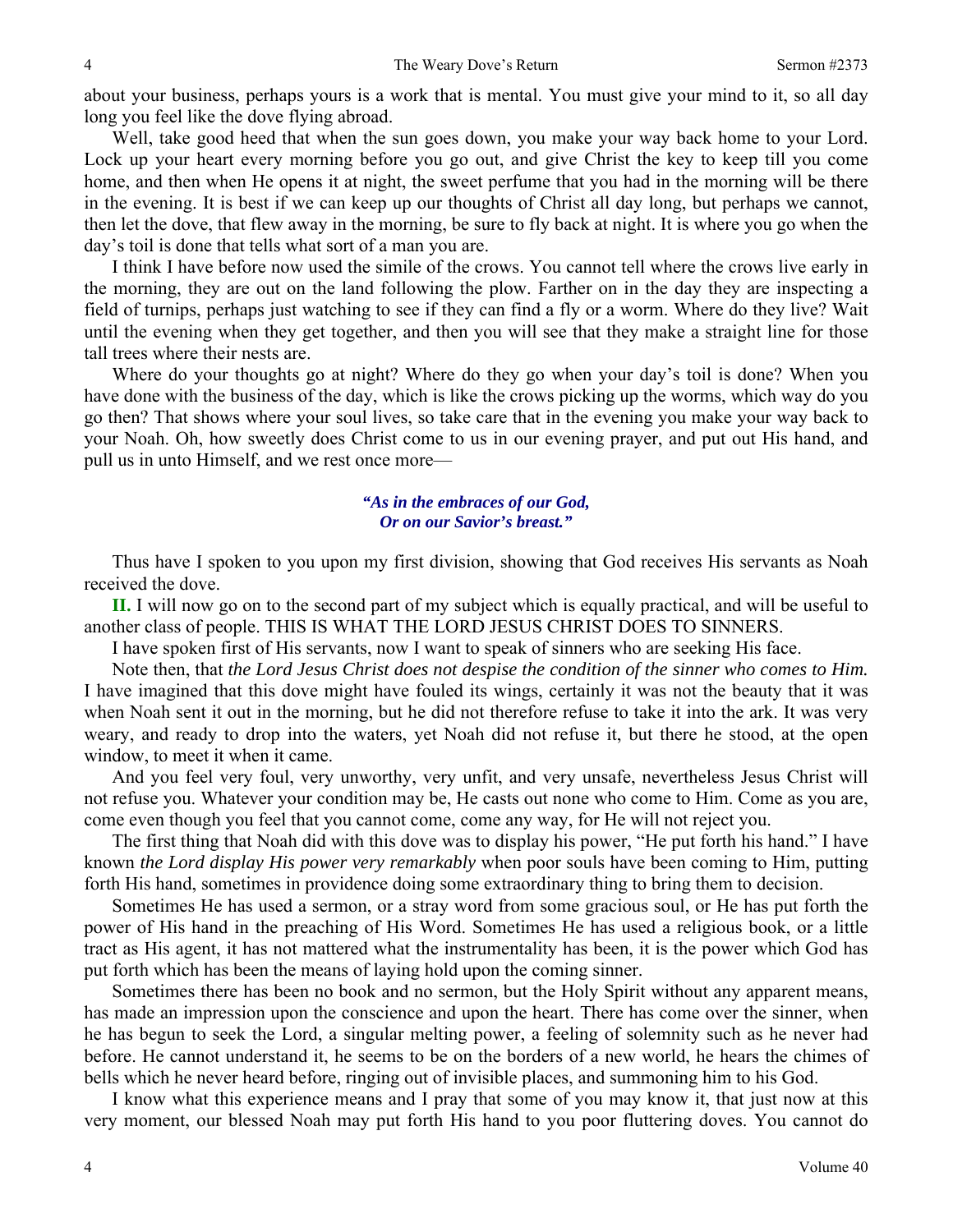anything, but Jesus can, you cannot save yourselves, but He can save you, even as Noah put forth his hand, and saved the dove from perishing.

Then we read next, that Noah took the dove, seized her, captured her, held her. That is what my Lord does. *Jesus takes hold of sinners.* Oh, that He might get a blessed hold of some of you tonight! I have sometimes thought that Noah stood something like this (leaning forward, with hands outstretched), looking out of the window, and when the dove came back and was ready to drop, he caught her between his hands, as one would tenderly hold a dove, encompassing her, and then he pulled her in unto him.

What a blessing it is when the Gospel of Christ seems to surround you, and you get a hand beneath you, and a hand above you, and you feel as if Christ had laid hold of you, and was leading you joyfully captive! Some of you recollect when that happened to you, when the hand of Jesus was first held out, and then was put round about you, and you were taken prisoner and held in gracious bondage to the love and power of Christ.

Then we read that, "He pulled her in," and thus *Jesus draws in sinners.* There is something of a pull needed. Oh, what blessed pulls the Lord sometimes gives to bring sinners to decision, and put an end to their hesitancy! They want to wait a little longer, but the Lord Jesus will not have it. Providence and grace end their delays. They are very fearful, fluttering like this dove, afraid of her best friend, but the Lord Jesus Christ gives a pull that ends their fears and kills their despair. They are His, and His powerful love wins the day.

Sometimes, it is ignorance that keeps sinners back from Christ, for God's doves are often very silly creatures. They do not know the way into the ark, they miss the window, but Jesus does with them as Noah did with the dove, "He pulled her in." I hope I am not talking beyond the experience of many of you, or if I am, I pray my Master to make this to be your experience even now.

May these poor simple words of mine induce some of you to come to Christ at once! Why will you perish? Why will you delay? Why not be pulled in tonight, even as the dove was pulled in by Noah? I cannot pull you in, I would if I could, but Jesus can, and He cannot be less willing to bless you than I am.

Notice where Christ draws sinners. Noah pulled the dove in unto himself, and that is what Christ does with His poor fluttering doves, *He draws them to Himself.* You say that you want a lot of things. No you do not, you only want Jesus. If you have Him, you have everything. You want to be pulled into peace, to joy, to holiness, to rest. Ay, but what you really want is to be pulled into Jesus, and you will get all the other blessings. Drawn to His wounds, poor doves, you shall find your hiding place, drawn to His wounds, poor doves, you shall find the truest cleansing. This is what your Master must do for you, even as Noah pulled the dove in unto himself.

And when he had pulled her into himself, then she was in the ark, and she soon found other doves. Thus *Jesus draws sinners in unto salvation.* When He draws a man to Himself, then He draws Him to the church and he comes where he shall meet with fit society that shall console him and help him during the rest of his days. I cannot preach as I would, but I know that I am telling you that which, if my Lord will but bless it, will save and comfort your souls. I pray Him to put me on one side altogether, and to come, and with His own pierced hand pull you in unto Himself.

**III.** So I finish with this third point. THAT WHICH JESUS DOES TO HIS SERVANTS AND TO SINNERS, HE WOULD HAVE US DO.

Now, ye people of God, listen to me, and do what I now entreat of you in my Master's name.

In the first place, *look out for souls.* Now, Noah, go to the window, there is that dove you know, fluttering somewhere, go and look out for it, go to the window, Noah. He does not need to be told to go, for there he is, Noah loves his dove, so he is watching for her at the window.

Dear people of God, often go to the window! In your families look for the salvation of your children. In your workshops look for the salvation of your servants, and those with whom you employ. Perhaps that is a new thought to some of you. If you can get them to work for a little less money, you look out for that, but oh, that you would look out for their salvation! To see your employees saved is the best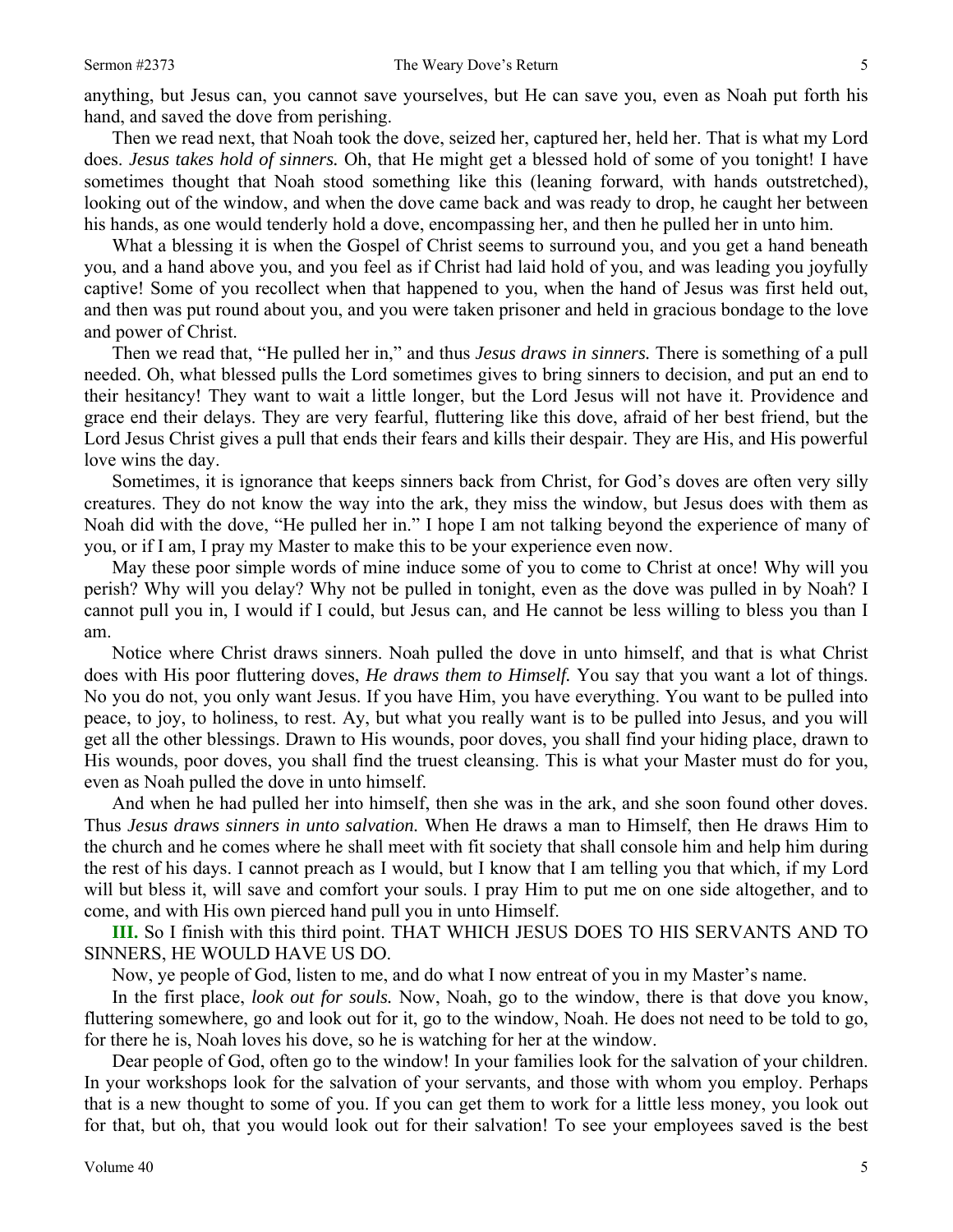profit that you can any of you have. Watch for their souls, and do so, not only at home, but when you come to your place of worship.

We have friends in this Tabernacle who are looking all over the place while I am speaking, I do not say that they are not attending to my message, but I do not think they are attending so much to my words as to those to whom I am speaking.

I have frequently seen a brother making his way very quietly down to a certain spot where he has noticed some of you sitting very attentively, some newcomers perhaps, who have never been here before, and it is more than likely that he will speak to some of you before this service is over. I hope somebody will ask you whether you are saved, and if so, you will begin to find that there are some who desire to bring you into close quarters. I think that it ought to be so, I cannot bear the thought of your coming here without getting a blessing.

I have to fire the Gospel cannon from this platform, it is loaded with grape shot, and it often does great execution, yet many of you may not be hit that way, but happily, my friends can come to you with their little pocket pistols, and so reach many whom I miss. Get to close quarters with them, brethren, find out whether they are saved or not. We need a great deal of this kind of work. Now then, Noah, go to the window and look out, be you an old Christian or a young Christian, be on the look out for sinners.

Noah goes to the window, and sure enough there is his dove. Then Noah stretches out his hand, as I want you to do. *Stretch out a hand to sinners.* Do it very gently, for doves are not bears you know, the souls of men are not like the skins of tigers. Stretch out your hands to sinners, but do it in a very loving and gentle way. Try if you can to let them see that there is a friend near, who will be happy to help them to Christ. Stretch out your hand, and if you can, do lay hold of them.

I do not know how Noah caught his dove, whether by the wings, or the legs, or the neck, but he did catch her, and pulled her into the ark. Now try if you can to lay hold of a soul for Christ, get a firm grip on it. This is not child's play, he that can catch doves with his hand is a wise man, and he that would win souls must be wise. Try to catch souls if you can, but do it gently. Remember that they are doves, and therefore be very tender and very gentle with them, but being doves, they are apt to fly away, therefore hold them fast, and *do not let them go.* 

Perhaps they will not like you to touch them, never mind that, go on as mildly and lovingly as you can, yet do seek to give them a pull, and *do not rest until they are with you in the ark,* that is to say, till they are in Christ, till they are trusting Him, till they are resting in Him, till His precious blood has washed them, and they are saved, as you trust you are.

I do not think that we are half earnest enough in dealing with our fellow men. I remember a young man who when dying, said to his brother, "I am afraid I am lost, my brother, and I cannot help saying to you, 'Why were you not more earnest about my salvation?'" His elder brother answered, "John, I have spoken to you once or twice about your soul." "Once or twice!" replied the other, "You ought to have been always at me." "Well, but I did frequently speak to you about divine things." "But," said he, "if you knew that I was perishing, why did you not shake me, why did you not do something unusual with me, why did you not weep over me, why did you not force me to think? My soul is lost, and you have shown but very little care about it."

Perhaps that was a very hard thing to say, and an unkind thing, and a self-excusing thing, but do you not think that some people might say that of you and of me? We have never been earnest enough in seeking the salvation of their souls.

Mr. Rowland Hill's story about this matter is a good one. He said, "I hear them say that poor old Mr. Hill makes a great noise, and often shouts when he is preaching, the poor old gentleman gets quite excited." "Yes," added Mr. Hill, "and I was one day walking out at Wotton-under-Edge, and I was going by a gravel pit, or a chalk pit, and it fell in and buried a man, and I went running down into the village as fast as ever my old legs would carry me, crying out that there was a man likely to be buried alive, and the people rushed out to try to save him, and they did not say then as they do now, 'Poor old Mr. Hill is making a deal of noise."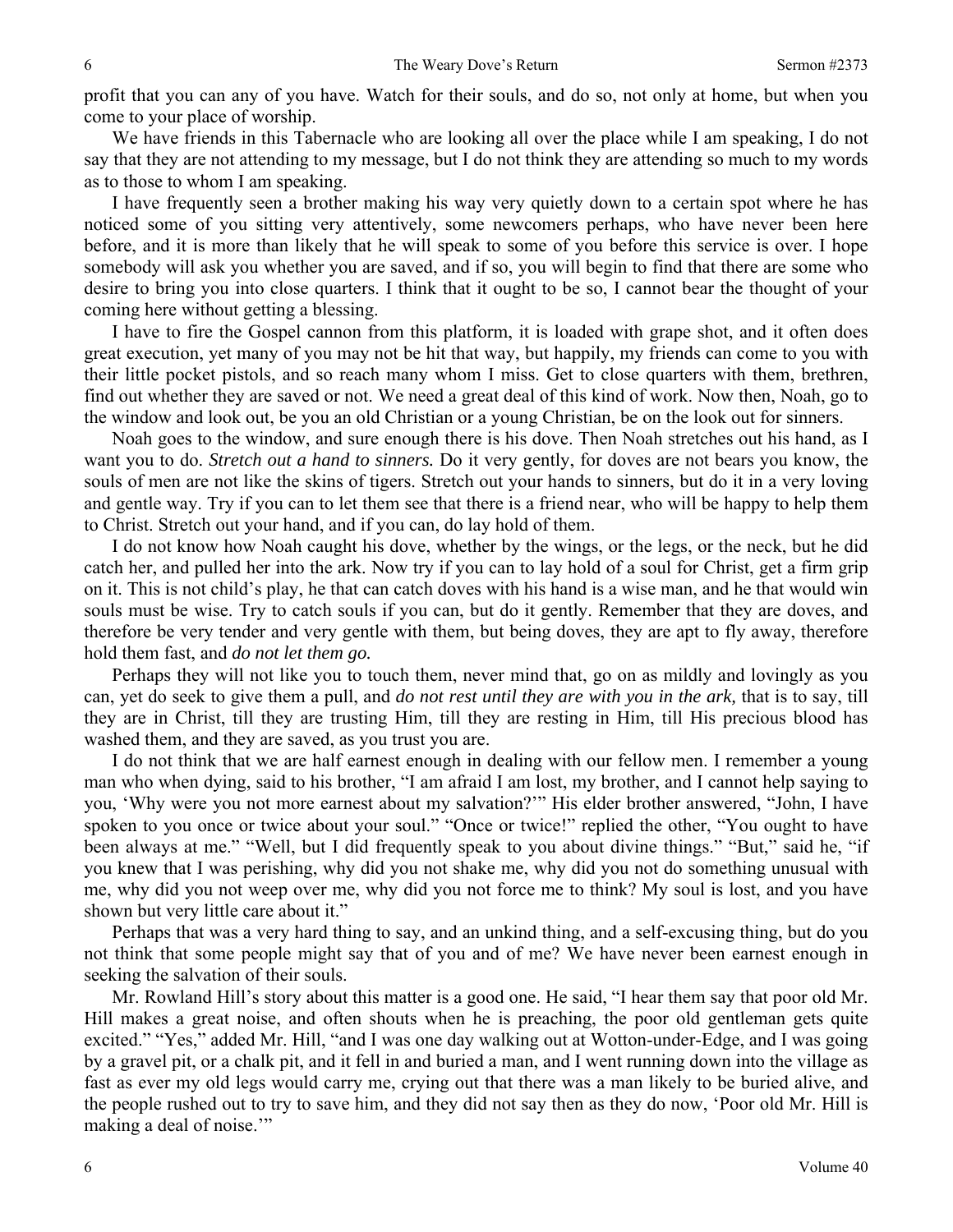Oh, that we were as earnest about the souls of men as we can sometimes be about their bodies! Do try then, you who love the Lord, to pull them in, even as Noah pulled the dove in unto himself into the ark.

I leave the text with you. When I cannot preach, I always wish that all of you may be preaching. If the preacher seems to speak feebly, take up what he has said, and work at it, and go and do better with it, and if you will do so, it will be better than if I alone had done better. The Lord bless you, for Jesus Christ's sake! Amen.

### **EXPOSITION BY C. H. SPURGEON**

#### *GENESIS 8*

**1.** *And God remembered Noah,—* 

Noah had been shut up in the ark for many a day, and at the right time, God thought of him, practically thought of him, and came to visit him. Dear heart, you have been shut out from the world now for many days, but God has not forgotten you. God remembered Noah and He remembers you.

**1.** *And every living thing, and all the cattle that was with him in the ark:* 

Does God remember *cattle*? Then He will certainly remember men made in His own image. He will remember you, though you think yourself the most worthless one on the face of the earth, "God remembered Noah, and every living thing, and all the cattle that was with him in the ark."

**1.** *And God made a wind to pass over the earth, and the waters asswaged;* 

Winds and waves are wholly under God's control. I suppose that this was a very drying wind, so the waters began to turn to vapor, and gradually to disappear. It is God who sends the winds, they seem most volatile and irregular, but God sends them to do His bidding. Blow it east, or blow it west, the wind comes from God, and whether the waters increase or are assuaged, it is God's doing.

Are the waters very deep with you, dear friend? God can dry them up, and singularly enough, he can stop one trouble with another, he can dry up the water with the wind. I have known Him act very strangely with His people, and when they thought they were quite forgotten, He has proved that He remembered them, and both the winds of heaven and the waters of the sea have had to work their good.

There is not an angel in heaven but God will make him to be a servant to you if you need him, there is not a wind in any quarter of the globe but God will guide it to you if it is necessary, and there are no waves of the sea but shall obey the Lord's will concerning you.

**2.** *The fountains also of the deep and the windows of heaven were stopped, and the rain from heaven was restrained;* 

God works upwards, and stops the windows of heaven. He works downwards, and stays the breaking up of the fountains of the deep.

#### *"He everywhere hath sway, And all things serve His might."*

Be not afraid, He can open the windows of heaven, and pour down abundant blessings for you, and He can let down the cellar-flaps of the great deep, and stop its flowing fountains.

#### *"When He makes bare His arm, What shall His work withstand?"*

**3-5.** *And the waters returned from off the earth continually: and after the end of the hundred and fifty days, the waters were abated. And the ark rested in the seventh month, on the seventeenth day of the month, upon the mountains of Ararat. And the waters decreased continually until the tenth month: in the tenth month, on the first day of the month, were the tops of the mountains seen.*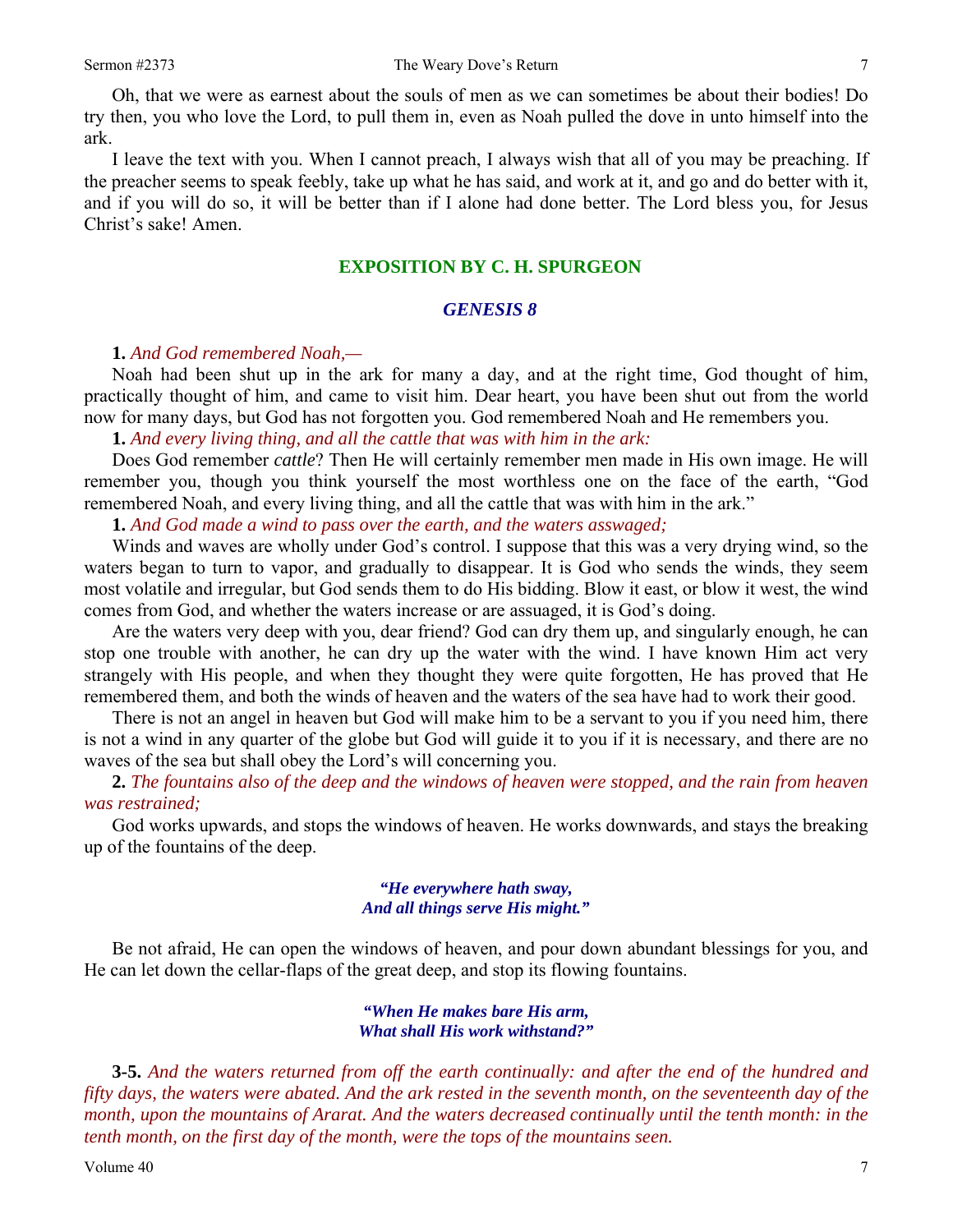God told Noah when to go into the ark, but He did not tell him when he should come out again. The Lord told Noah when to go in, for it was necessary for him to know that, but He did not tell him when he should come out, for it was un-necessary that he should know that. God always lets His people know what is practically for their good.

There are many curious points on which we should like to have information, but God has not revealed it, and when He has not revealed anything, we had better not try to unravel the mystery. No good comes of prying into unrevealed truth. Noah knew that he would come out of the ark one day, for was he not preserved there to be a seed to keep the race alive?

Noah was not told when he should be released, and the Lord does not tell you when your trouble will come to an end. It *will* come to an end, therefore wait and be patient, but do not want to know the time of your deliverance. We should know too much if we knew all that will happen in the future. It is quite enough for us if we do our duty in the present, and trust God for the rest.

Still, I think that Noah must have been very pleased when he felt the ark grating at last on the mountains of Ararat. He could not build a dock for his big ship, but God had prepared a berth for it on the mountain side. Now, as he looked out, he could see, here and there, a mountaintop rising like an island out of the great expanse of water.

**6-7.** *And it came to pass at the end of forty days, that Noah opened the window of the ark which he had made: and he sent forth a raven, which went forth to and fro,—* 

Sometimes alighting on the ark, then flying away again.

**7-10.** *Until the waters were dried up from off the earth. Also he sent forth a dove from him, to see if the waters were abated from off the face of the ground; but the dove found no rest for the sole of her foot, and she returned unto him into the ark, for the waters were on the face of the whole earth: then he put forth his hand, and took her, and pulled her in unto him into the ark. And he stayed yet another seven days;* 

I wonder whether Noah sent out these creatures on the Sabbath mornings. The mention of seven days, and the resting in between seems to look like it. Oh, dear friends, sometimes people send out a raven on the Lord's-day morning, and it never brings them anything. Send out a dove rather than a raven, come to the house of God with quiet, gentle, holy expectation, and your dove will come back to you. It may be that it will bring you something worth bringing one of these days, as Noah's dove brought to him.

**10-11.** *And again he sent forth the dove out of the ark; and the dove came in to him in the evening; and, lo, in her mouth was an olive leaf pluckt off: so Noah knew that the waters were abated from off the earth.* 

The waters were abated as far as the fruit trees, not only the tallest forest trees, but some of the fruit trees were uncovered from the water. The dove had plucked off "an olive leaf." Perhaps you have seen a picture of the dove carrying an olive branch in its mouth, which, in the first place, a dove could not pluck out of the tree, and in the second place, a dove could not carry an olive branch even if she could pluck it off. It was an olive leaf, that is all. Why cannot people keep to the words of Scripture? If the Bible mentions a leaf, they make it a bough, and if the Bible says it is a bough, they make it a leaf.

**12.** *And he stayed yet other seven days; and sent forth the dove; which returned not again unto him any more.* 

Noah could read something from that leaf that the dove brought to him, but he learned more when she did not return to him. He knew that she had found a proper resting place, and that the earth was clear of the flood.

**13.** *And it came to pass in the six hundredth and first year, in the first month, the first day of the month, the waters were dried up from off the earth:* 

That was a happy New Year's day for Noah. He was glad to find himself at rest once more, though not yet at liberty.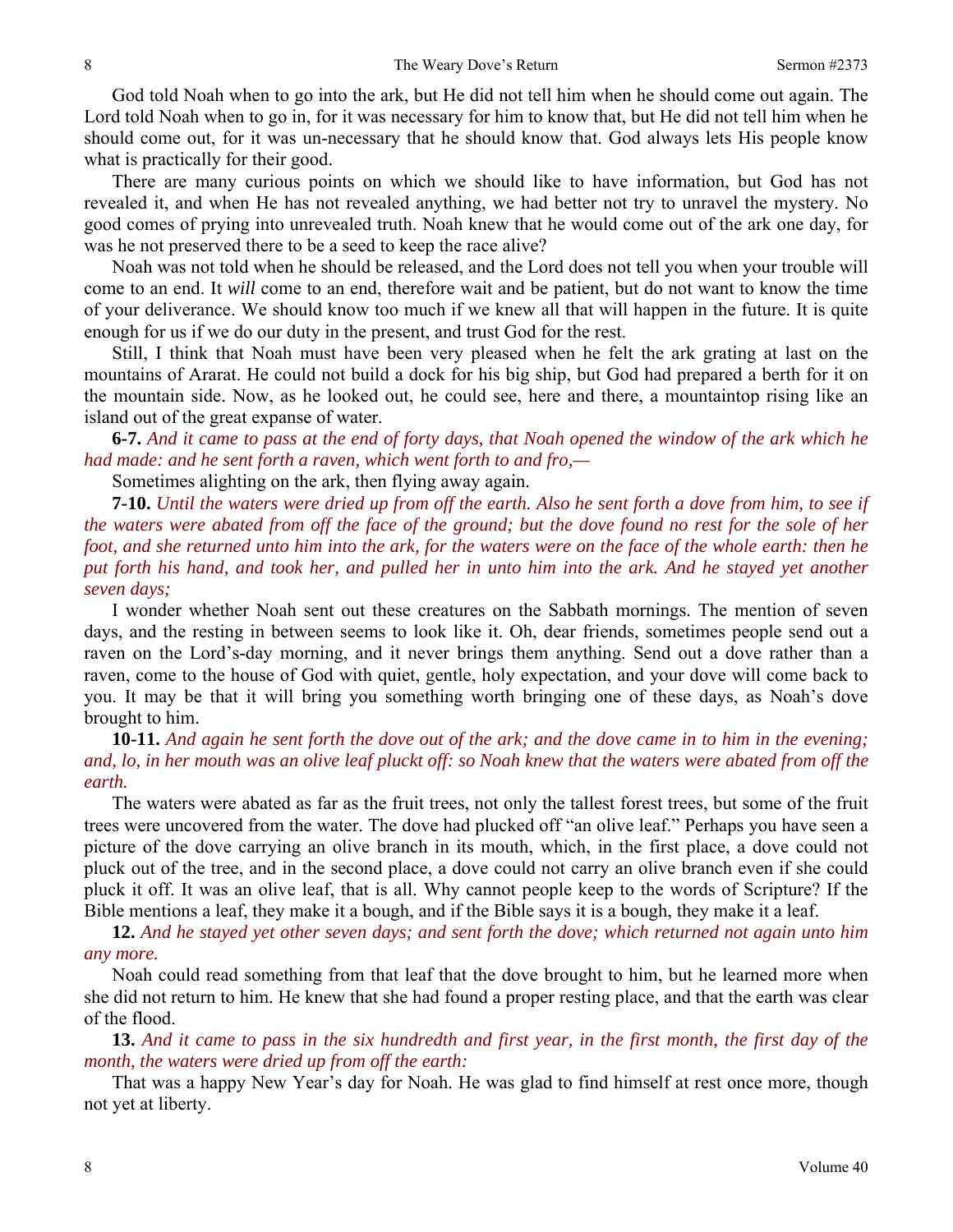**13.** *And Noah removed the covering of the ark, and looked, and, behold, the face of the ground was dry.* 

Why did not Noah come out? Well, you see, he had gone in by the door, and he meant to come out by the door, and He that opened the door for him and shut him in, must now open the door for him and let him out. He waits God's time, and we are always wise in doing that. You lose a great deal of time by being in a hurry. Many people think they have done a great deal when they have really done nothing. Better take time in order to save time. Slow is sometimes faster than fast. So Noah removed the covering of the ark and looked out, but he did not go out till God commanded him to do so.

**14.** *And in the second month,—* 

Nearly two months Noah waited for the complete drying of the earth.

**14.** *On the seven and twentieth day of the month, was the earth dried.* 

"The face of the ground was dry" in the first month, "the earth was dried," the second month. Noah might have thought it was dry enough before, but God did not think so, there was enough mud to breed a pestilence, so Noah must wait until God had made the earth ready for him.

**15-16.** *And God spake unto Noah, saying, Go forth of the ark,—* 

Noah must wait till God speaks to him. Oh, that some people would wait for God's command, but they will not! He shall bless thy going out and thy coming in if thou will go forth and come in when He bids thee. "Go forth," says the Lord, "Go forth of the ark."

**16-19.** *Thou, and thy wife, and thy sons, and thy sons' wives with thee. Bring forth with thee every living thing that is with thee, of all flesh, both of fowl, and of cattle, and of every creeping thing that creepeth upon the earth; that they may breed abundantly in the earth, and be fruitful, and multiply upon the earth. And Noah went forth, and his sons, and his wife, and his sons' wives with him: every beast, every creeping thing, and every fowl, and whatsoever creepeth upon the earth, after their kinds, went forth out of the ark.* 

That was a very wonderful procession, it was the new beginning of everything upon the earth. Whatever evolution or any other folly or evil of man may have done, everything had to begin again now. Everybody was drowned save these great fathers of the new age, and all must begin from this stock.

**20.** *And Noah builded an altar unto the LORD; and took of every clean beast, and of every clean fowl, and offered burnt offerings on the altar.* 

Commonsense would have said, "Spare them, for you will need every one of them." But grace said, "Slay them, for they belong to God. Give JEHOVAH His due." I have often admired that widow of Sarepta. When she had but a handful of meal, she made a little cake for God's prophet first, but then God multiplied her meal and her oil. Oh, if we would but seek first the kingdom of God and His righteousness, all things should be added unto us! Out of the small stock he had, Noah took of the clean beasts, and of the clean fowls, and offered burnt offerings on the altar.

#### **21.** *And the LORD smelled a sweet savor;*

Noah's faith was pleasing to God. It was Noah's confidence in a bleeding sacrifice that gave him acceptance with the Lord. God thought upon His Son, and that great Sacrifice to be offered long afterwards on the cross, and He "smelled a sweet savor."

**21.** *And the LORD said in his heart, I will not again curse the ground any more for man's sake; for the imagination of man's heart is evil from his youth; neither will I again smite any more every thing living, as I have done.* 

God always speaks comfortable words to those who bring an acceptable sacrifice. If you would hear the voice of a divine promise, go to the atoning blood of Jesus. If you would know what perfect reconciliation means, hie to the altar where the great Sacrifice was presented.

**22.** *While the earth remaineth, seedtime and harvest, and cold and heat, and summer and winter, and day and night shall not cease.* 

They never have ceased. We have this year had a long and dreary winter, it looked as if spring would never come. Only a few days ago the chestnuts were just beginning to turn green, and then there came